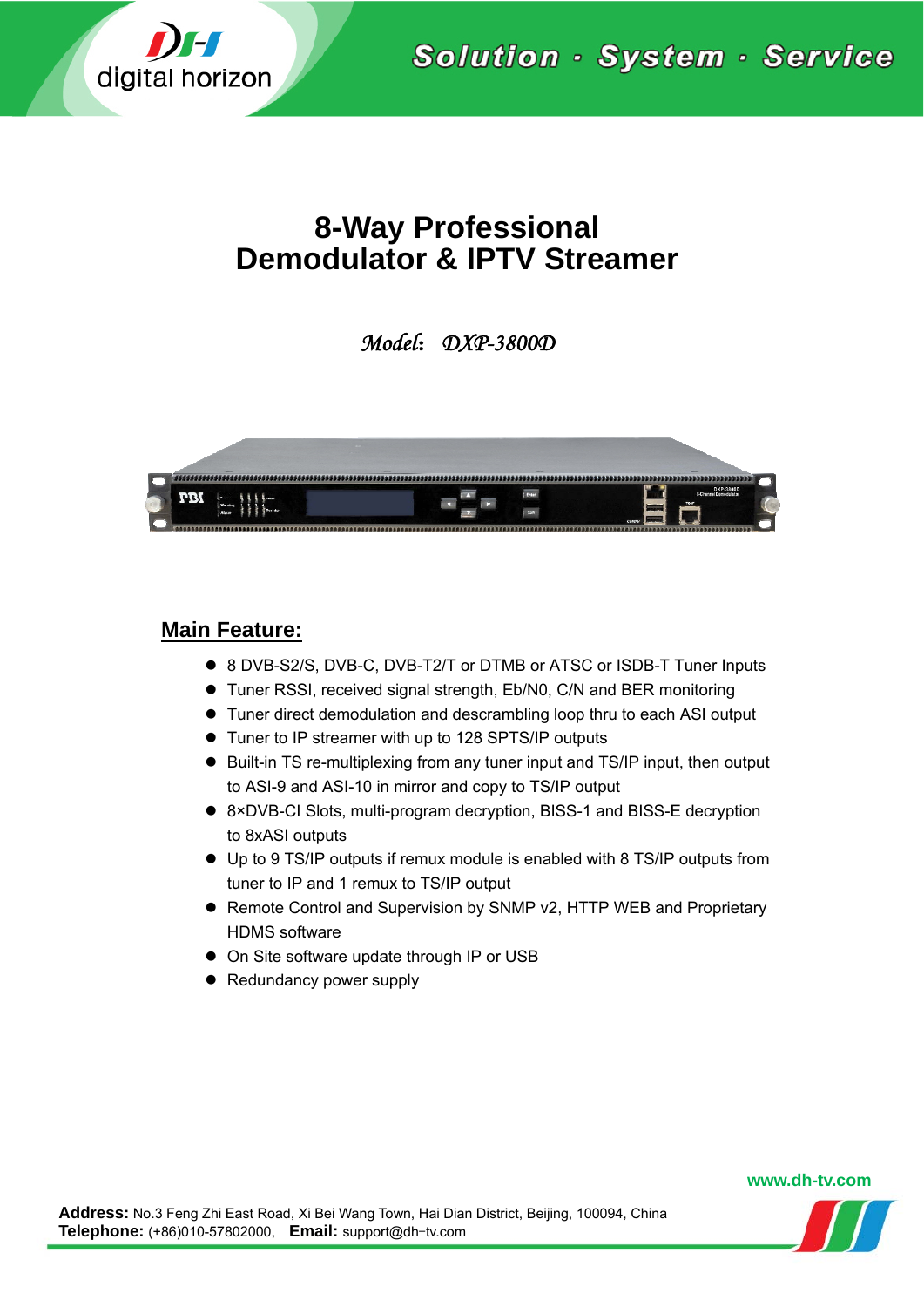

# **Technical Specification:**

| <b>DVB-S/S2 Tuner Input</b>           |                                                       |  |  |  |  |
|---------------------------------------|-------------------------------------------------------|--|--|--|--|
| <b>Connector Type</b>                 | 8×F type female $75\Omega$ for Input                  |  |  |  |  |
| Input Frequency Range                 | $950 \sim 2150$ MHz                                   |  |  |  |  |
| Input Level                           | $-25 \sim -65$ dBm                                    |  |  |  |  |
| Symbol Rate                           | $2 \sim 45MB$ aud                                     |  |  |  |  |
| Bit rate adaptation                   | Yes                                                   |  |  |  |  |
| <b>Roll-off Factor</b>                | <b>DVB-S QPSK: 0.35</b>                               |  |  |  |  |
|                                       | DVB-S2 8PSK: 0.35, 0.25, 0.2                          |  |  |  |  |
|                                       | DVB-S QPSK: 1/2, 2/3, 3/4, 5/6, 7/8                   |  |  |  |  |
| <b>FEC Code Rate</b>                  | DVB-S2 QPSK: 1/2, 3/5, 2/3, 3/4, 4/5, 5/6, 8/9,9/10   |  |  |  |  |
|                                       | DVB-S2 8PSK: 3/5, 2/3, 3/4, 5/6, 8/9, 9/10            |  |  |  |  |
| <b>LNB Polarity Selection Voltage</b> | 0, 13V, 18V selectable                                |  |  |  |  |
| <b>LNB Band Selection Tone</b>        | 0/22KHz selectable                                    |  |  |  |  |
| <b>Satellite Selection Command</b>    | DiSEqC 1.0                                            |  |  |  |  |
| <b>ISI ID</b>                         | $1 \sim 255$ user configurable                        |  |  |  |  |
| <b>DVB-C Tuner Input</b>              |                                                       |  |  |  |  |
| <b>Connector Type</b>                 | 8×F type female 75 $\Omega$ for Input                 |  |  |  |  |
| Input Frequency Range                 | $51 \sim 862$ MHz                                     |  |  |  |  |
| Input Level                           | $51 \sim 75$ dBµV                                     |  |  |  |  |
| Symbol Rate                           | 1~7MBaud (ITU J.83 Annex A)                           |  |  |  |  |
| Constellation                         | 16QAM, 32QAM, 64QAM, 128QAM, 256QAM                   |  |  |  |  |
| Bandwidth                             | 6MHz, 7MHz, 8MHz                                      |  |  |  |  |
| Input Return Loss                     | 7dB (typ.)                                            |  |  |  |  |
| DVB-T/T2 Tuner Input                  |                                                       |  |  |  |  |
| <b>Connector Type</b>                 | 8×F type female 75 $\Omega$ for Input                 |  |  |  |  |
| Input Frequency                       | 104 ~ 862MHz (VHF/UHF)                                |  |  |  |  |
| Input Level                           | $-20 \sim -70$ dBm                                    |  |  |  |  |
|                                       | DVB-T: QPSK, 16QAM, 64QAM                             |  |  |  |  |
| Constellation                         | DVB-T2: QPSK, 16QAM, 64QAM, 256QAM                    |  |  |  |  |
| Bandwidth                             | 6MHz, 7MHz, 8MHz                                      |  |  |  |  |
| FFT Mode                              | DVB-T: 2K, 8K                                         |  |  |  |  |
|                                       | DVB-T2: 1K, 2K, 4K, 8K, 16K, 32K                      |  |  |  |  |
|                                       | DVB-T: 1/4, 1/8, 1/16, 1/32                           |  |  |  |  |
| Guarding Interval                     | DVB-T2: 1/4, 5/32, 1/8, 5/64, 1/16, 1/32, 1/64, 1/128 |  |  |  |  |
|                                       | DVB-T: 1/2, 2/3, 3/4, 5/6, 7/8                        |  |  |  |  |
| <b>FEC Code Rate</b>                  | DVB-T2: 1/2, 3/5, 2/3, 3/4, 4/5, 5/6                  |  |  |  |  |
| Input Return Loss                     | 7dB (typ.)                                            |  |  |  |  |
| Multi-PLP                             | 8                                                     |  |  |  |  |

**Address:** No.3 Feng Zhi East Road, Xi Bei Wang Town, Hai Dian District, Beijing, 100094, China **Telephone:** (+86)010-57802000, **Email:** support@dh-tv.com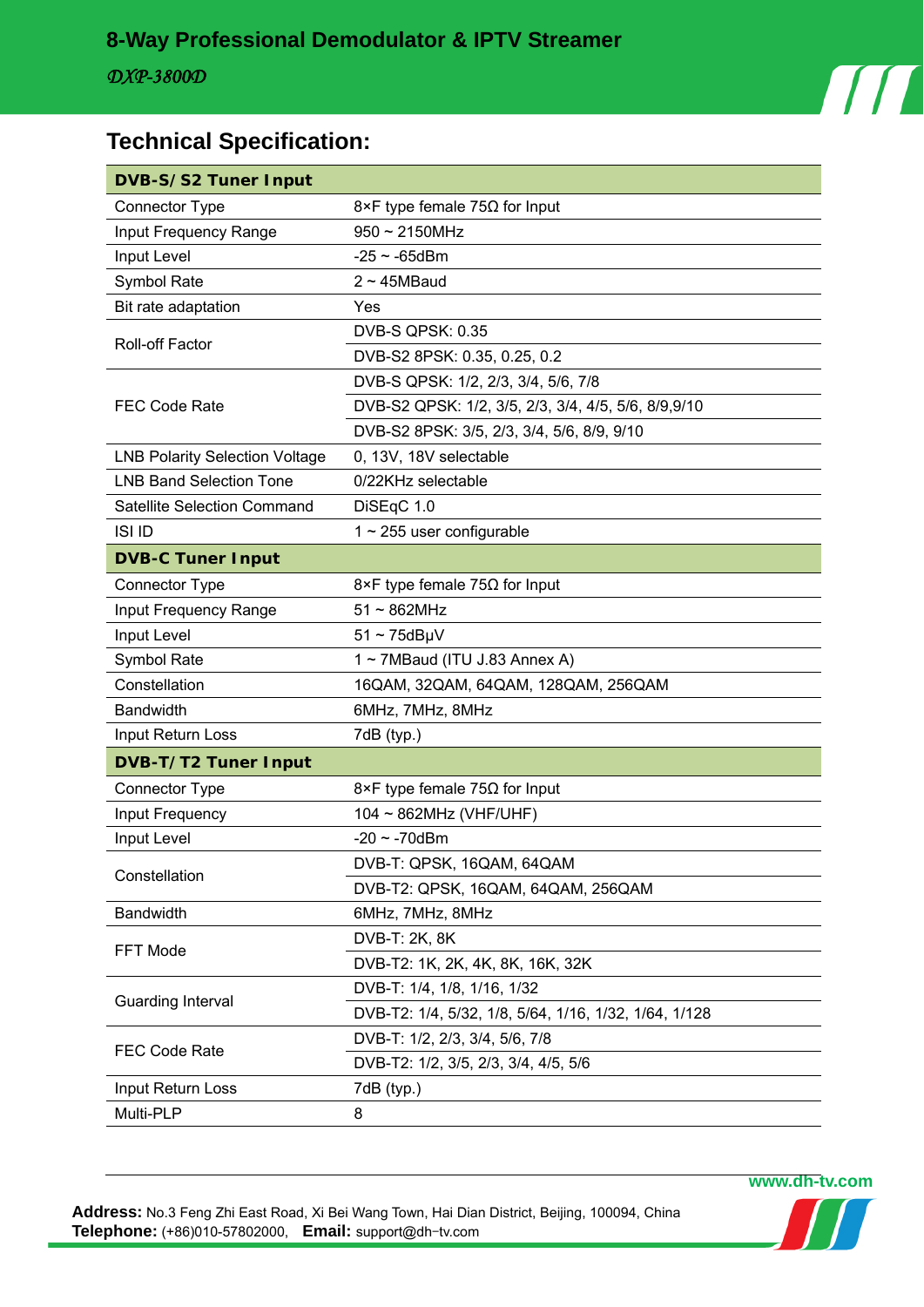# **8-Way Professional Demodulator & IPTV Streamer**

### *DXP-3800D*

| <b>DTMB Tuner Input</b>   |                                                                    |  |  |  |  |
|---------------------------|--------------------------------------------------------------------|--|--|--|--|
| <b>Connector Type</b>     | $8 \times F$ type female 75 $\Omega$ for Input                     |  |  |  |  |
| Input Frequency Range     | 46.5~866MHz                                                        |  |  |  |  |
| Input Level               | $-87 - -29$ dBm                                                    |  |  |  |  |
| Symbol Rate               | 7.56MBaud                                                          |  |  |  |  |
| <b>Bandwidth</b>          | 6MHz/7MHz/8MHz                                                     |  |  |  |  |
| Constellation             | 4QAM-NR,4QAM,16QAM,32QAM,64QAM                                     |  |  |  |  |
| <b>Guard Interval</b>     | PN420, PN595, PN945                                                |  |  |  |  |
| <b>Roll-off Factor</b>    | 0.05                                                               |  |  |  |  |
| Interleaving Depth        | 240,720                                                            |  |  |  |  |
| <b>FEC Code Rate</b>      | 0.4, 0.6, 0.8                                                      |  |  |  |  |
| <b>ATSC Tuner Input</b>   |                                                                    |  |  |  |  |
| Standard                  | Compliant with ITU J.83 Annex B                                    |  |  |  |  |
| <b>Connector Type</b>     | 8×F type female 75 $\Omega$ for Input                              |  |  |  |  |
| Input Frequency Range     | 54~864MHz                                                          |  |  |  |  |
| Input Level               | $-75$ ~ $-7$ dBm(ATSC 8VSB)                                        |  |  |  |  |
| Symbol Rate               | 10.762MBaud                                                        |  |  |  |  |
| Constellation             | 8VSB                                                               |  |  |  |  |
| Roll-off Factor           | 0.115                                                              |  |  |  |  |
| <b>Bandwidth</b>          | 6MHz                                                               |  |  |  |  |
| <b>ISDB-T Tuner Input</b> |                                                                    |  |  |  |  |
| <b>Connector Type</b>     | 8×F type female $75\Omega$ for Input                               |  |  |  |  |
| Standard                  | ARIB STD-B31 and TR-B14                                            |  |  |  |  |
| Input Frequency           | 174~806MHz                                                         |  |  |  |  |
| Input Level               | $-70$ dBm $\sim$ -20dBm                                            |  |  |  |  |
| Modes                     | DQPSK, QPSK, 16QAM, 64QAM                                          |  |  |  |  |
| Bandwidth                 | 6MHz                                                               |  |  |  |  |
| <b>FFT</b>                | 2K,4K,8K                                                           |  |  |  |  |
| Guard Interval            | 1/4, 1/8, 1/16, 1/32                                               |  |  |  |  |
| <b>FEC</b>                | 1/2, 2/3, 3/4, 5/6, 7/8                                            |  |  |  |  |
| Time Interleave           | $0$ to $8$                                                         |  |  |  |  |
| <b>TS Processing</b>      |                                                                    |  |  |  |  |
| <b>TS Input</b>           | Selection of any of 8 tuner input with CI or BISS descrambling     |  |  |  |  |
| <b>TS Output</b>          | Tuner direct pass thru to ASI output with CI or BISS descrambling, |  |  |  |  |
|                           | Tuner input Remux to ASI-9 and ASI-10 output                       |  |  |  |  |
|                           | TS/IP output copy from ASI-9 and ASI-10                            |  |  |  |  |
| Service and PID           | Service and PID drop and remux                                     |  |  |  |  |
| <b>PSI/SI</b>             | PSI/SI table regeneration, NIT and SDT edition, LCN Edition and    |  |  |  |  |
|                           | Re-generation                                                      |  |  |  |  |
| Descrambler               | DVB Common Scrambling Algorithm (CSA) or BISS-1, BISS-E            |  |  |  |  |
| Common Interface          | 8 x PCMCIA slots, compatible with major CA CAMs in the market      |  |  |  |  |

**Address:** No.3 Feng Zhi East Road, Xi Bei Wang Town, Hai Dian District, Beijing, 100094, China **Telephone:** (+86)010-57802000, **Email:** support@dh-tv.com



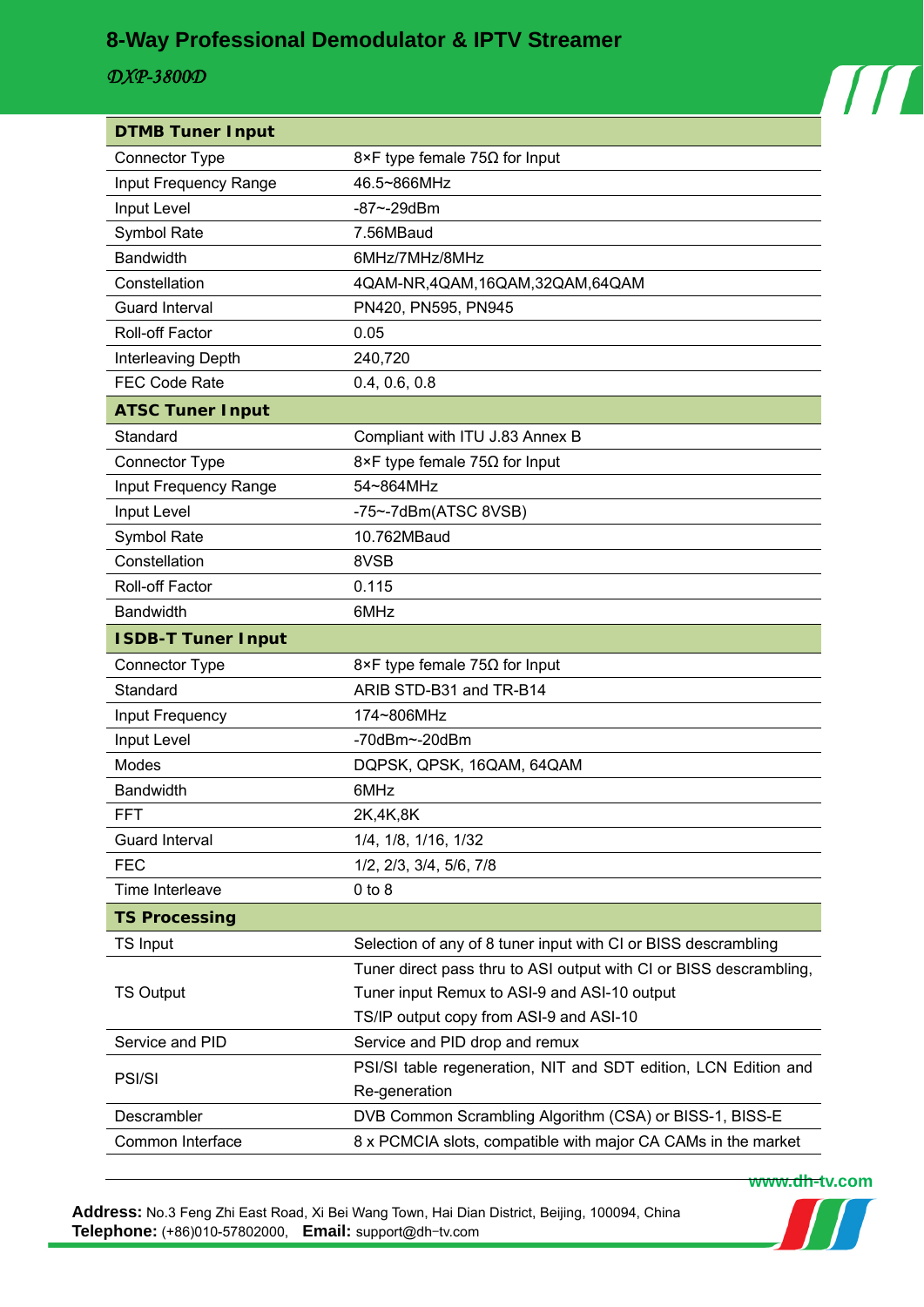## **8-Way Professional Demodulator & IPTV Streamer**

### *DXP-3800D*

| <b>ASI Output</b>               |                                                                 |  |  |  |  |  |
|---------------------------------|-----------------------------------------------------------------|--|--|--|--|--|
| Connector Type                  | Daughter Board: 8xBNC female, independence output, $75\Omega$ , |  |  |  |  |  |
|                                 | Main Board: 1 pair of BNC female, mirror output, $75\Omega$ ,   |  |  |  |  |  |
| Standard                        | DVB-ASI, EN50083-9                                              |  |  |  |  |  |
| Output Bit Rate                 | $\leq$ 200Mb/s                                                  |  |  |  |  |  |
| <b>TS over IP</b>               |                                                                 |  |  |  |  |  |
| Connector Type                  | 1×RJ-45, 100/1000 Base-T                                        |  |  |  |  |  |
| Mode-1(TS/IP input disabled)    | Max.500Mb/s for up to 9 TS/IP outputs with 8 TS/IP direct pass  |  |  |  |  |  |
|                                 | through from tuner 1 to 8 and 1 TS/IP output from Remux module  |  |  |  |  |  |
| Mode-2(TS/IP input disabled)    | Max.500Mb/s for MPTS demux from tuner 1-8 and remux module      |  |  |  |  |  |
|                                 | to 128 SPTS/IP outputs as IPTV streamer                         |  |  |  |  |  |
| Mode-3                          | Max.80Mb/s for full duplex 1 TS/IP output from tuner inputs     |  |  |  |  |  |
| Protocol                        | UDP/RTP, Multicast/Unicast, IGMPv3, ARP                         |  |  |  |  |  |
| <b>Control &amp; Monitoring</b> |                                                                 |  |  |  |  |  |
| <b>Connector Type</b>           | 1×RJ-45, 10/100 Base-T, for equipment IP Control                |  |  |  |  |  |
| <b>Remote Control</b>           | SNMP, HTTP Web Interface, Proprietary HDMS (Headend Device      |  |  |  |  |  |
|                                 | Management System)                                              |  |  |  |  |  |
| <b>Local Control</b>            | LCD display and 6-key keypad                                    |  |  |  |  |  |
| <b>Serial Port</b>              | 1×RS-232 D-sub female, for debug use only                       |  |  |  |  |  |
| <b>Equipment Upgrade</b>        | USB, WEB http and FTP                                           |  |  |  |  |  |
| <b>Contact Relay</b>            | 1×DB-9 male for tuner lock and power supply warning             |  |  |  |  |  |
| <b>Physical</b>                 |                                                                 |  |  |  |  |  |
| Power Supply                    | AC 90V ~ 250V, 50/60Hz                                          |  |  |  |  |  |
| <b>Power Consumption</b>        | 30W (exclusive of LNB power)                                    |  |  |  |  |  |
| Operating temperature           | $0 \sim 45^{\circ}$ C                                           |  |  |  |  |  |
| Storage temperature             | $-10 - 60^{\circ}$ C                                            |  |  |  |  |  |
| <b>Operating Humidity</b>       | $10 \sim 90\%$ , non-condensed                                  |  |  |  |  |  |
| Dimension                       | 505mm x 445mm x 45mm                                            |  |  |  |  |  |
| Weight                          | 7.9kg                                                           |  |  |  |  |  |

# **Front Panel Interface**



**Address:** No.3 Feng Zhi East Road, Xi Bei Wang Town, Hai Dian District, Beijing, 100094, China **Telephone:** (+86)010-57802000, **Email:** support@dh-tv.com